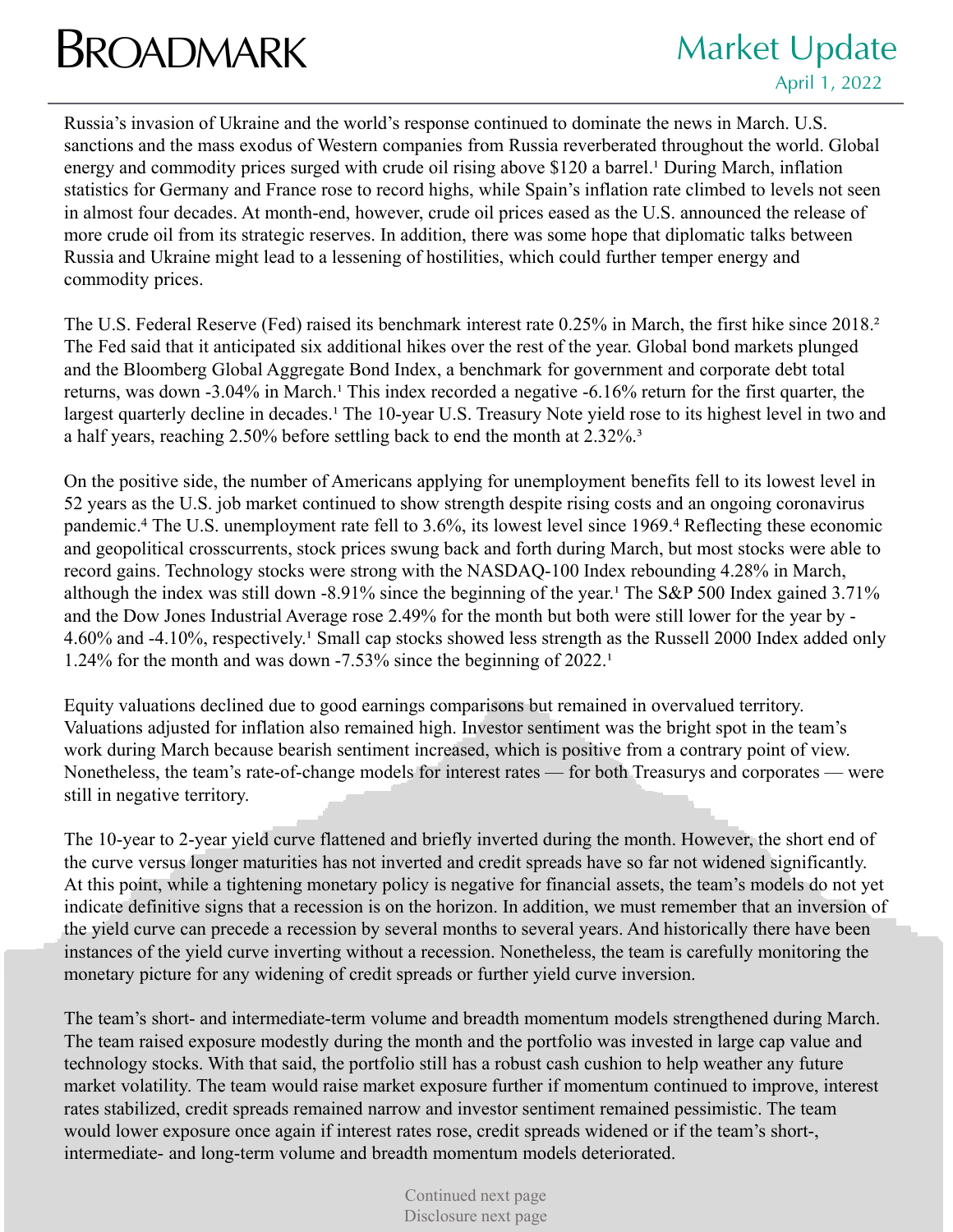## **BROADMARK** Market Update

Our assessment of the four pillars of our investment process is as follows:

*Valuation*: Valuations have improved but remain in overvalued territory. Price-earnings (P/E) multiples have declined from their high of 33.9x in early 2021 to 24.1x as of the end of February 2022, still above the 58-year median P/E ratio of 17.4x.<sup>5</sup> The team's measure of valuations adjusted for inflation remain high. This measure could decline if inflation abates, but continued inflationary pressures and a rise in interest rates would be negative for this valuation measure.

*Monetary factors and credit conditions*: The 10-year U.S. Treasury Note closed the month with a 2.32% yield, up from 1.83% at the beginning of the month. This increase kept the team's 26-week rate-of-change models for both 3-year U.S. Treasury Notes and corporate bonds in negative territory. Further rises in interest rates would be negative for the team's rate-of-change models. However, a stabilization of interest rates might suggest that the peak upward rates of change had been reached, which would be a positive development.

Credit spreads are still narrow although they have risen somewhat in recent months.<sup>6</sup> The spread between Treasurys and high yield corporate bonds was 369 basis points at the end of March. A rise above 500 basis points would be a negative development. The team will be watching credit spreads closely as the Fed moves to hike interest rates, as a widening of spreads would be indicative of a deterioration in credit conditions.

The yield curve flattened with the rise in interest rates. The U.S. Treasury 10-year to 2-year briefly inverted during March and was positive by only 4 basis points at the end of the month. The U.S. Treasury 30-year to 2 year curve was positive by only 16 basis points.<sup>6</sup> Historically, yield curve inversions are usually caused by a scramble for short-term funds by less credit-worthy companies and financing disruptions at these lesser credit levels. This scramble for short-term financing pushes up short rates above long rates. During this cycle, however, we have not yet seen the very short end of the curve rise as much as the middle of the curve. For example, the spread between the 10-year U.S. Treasury Note and the federal funds rate is still a positive 190 basis points <sup>6</sup> — and this curve has actually steepened recently. This may be evidence that the Fed is late in tightening or "behind the curve," as many market commentators have noted. But the failure of the very short end to invert, as well as the continued narrowness of credit spreads, may suggest that while a recession may be somewhere down the road, it may be further down the road than some pundits believe. Yield curve inversions can happen anywhere from several months to several years before a recession. It is the totality of the team's four-pillar process that will determine future market exposure and asset allocation.

*Sentiment*: Investor sentiment remained bearish throughout most of March (positive from a contrary point of view), although this measure became more neutral toward the end of the month. Ned Davis Research's measure of daily sentiment showed the most bearishness in early March since the pandemic low in early 2020. This is a positive development from a contrary point of view. <sup>6</sup>

While this bearish investor sentiment is positive for the near-term outlook, some longer-term measures of investor sentiment are still worrisome. Margin debt continues to be higher than it was at the 2000 and 2008 market highs. Stocks as a percentage of household financial assets (adjusted for pension funds) remains at its highest leave in history.<sup>6</sup>